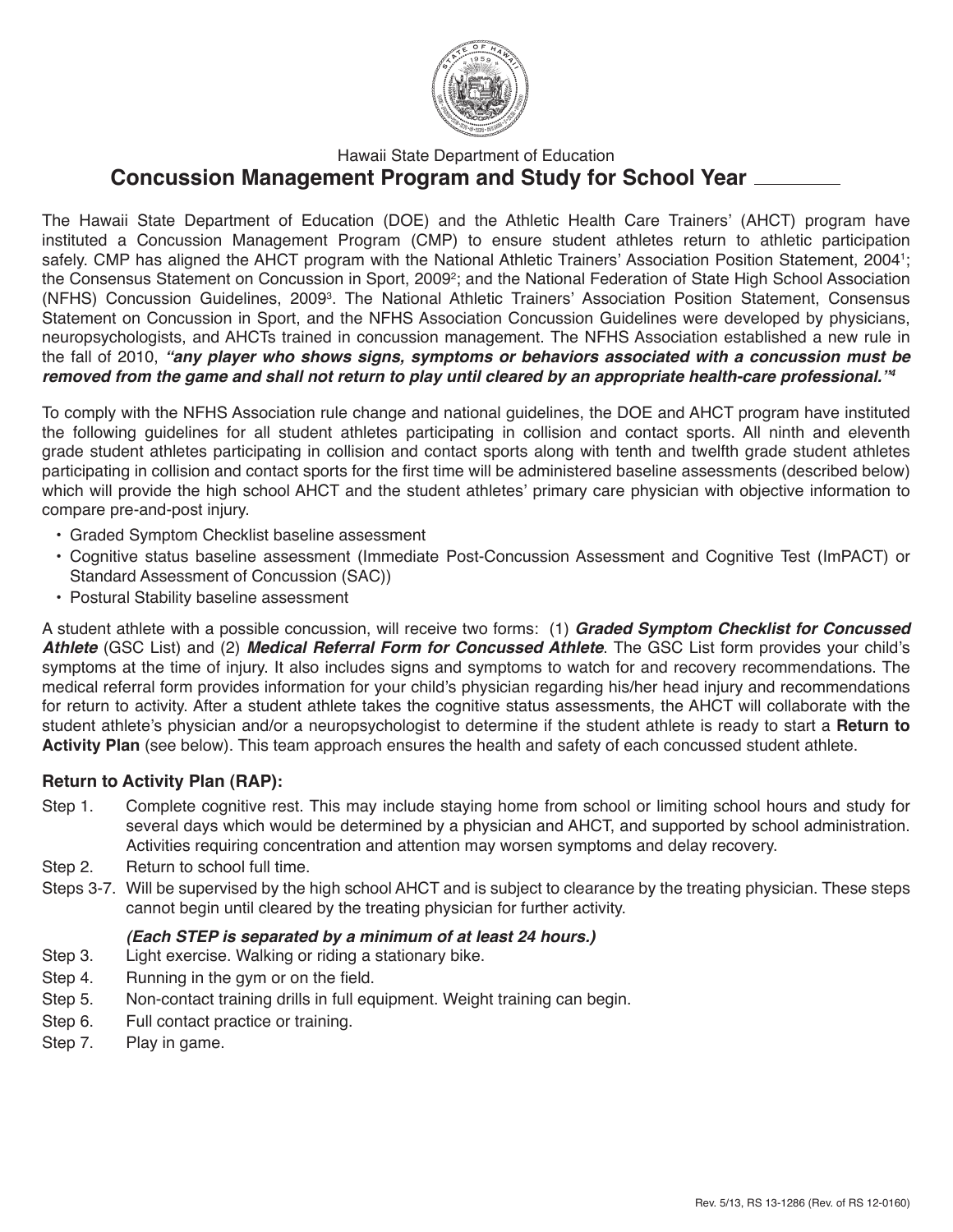The AHCT program will continually monitor its CMP to ensure the health and safety of Hawaii's student athletes. To assist the AHCT program in its CMP monitoring, the DOE will be conducting a study to ensure CMP quality.

By signing below, you acknowledge receipt of information about the DOE's CMP and the signs and symptoms of a concussion.

(Parent/Legal Guardian or Adult Student's Signature) (Date)

(Student Athlete's Signature) (Date)

## **Concussion Management Study (Voluntary)**

Participation in this school year's Concussion Management Study is strictly voluntary and your child will not be penalized if he/she elects not to participate. By agreeing to participate in this study, your student athlete's concussion data will be included in the study. The Concussed student athlete's injury will be managed whether he/she participates or not in this study. Personal identification information will not be disclosed and will be destroyed at the end of the study.

| the parent/legal guardian of<br>(Parent/Legal Guardian)                                             | (Name of Student Athlete)    |
|-----------------------------------------------------------------------------------------------------|------------------------------|
| <b>Agree</b> to allow my student athlete to participate in school year Concussion Management Study. |                              |
| $\Box$ Do not agree to allow my student athlete to participate in school year $\Box$                | Concussion Management Study. |
| (Parent/Legal Guardian or Adult Student's Signature)                                                | (Date)                       |

(Student Athlete's Signature) (Date)

#### **References:**

- 1. National Athletic Trainers' Association Position Statement. *JAT 2004;39(3):280-297*
- 2*.* Consensus Statement on Concussion in Sport. *Clin J Sport Med 2009; 19:185-200*
- 3. National Federation of State High School Association Concussion Guidelines, 2009
- 4. National Federation of State High School Association. New Rule Release March 4, 2010.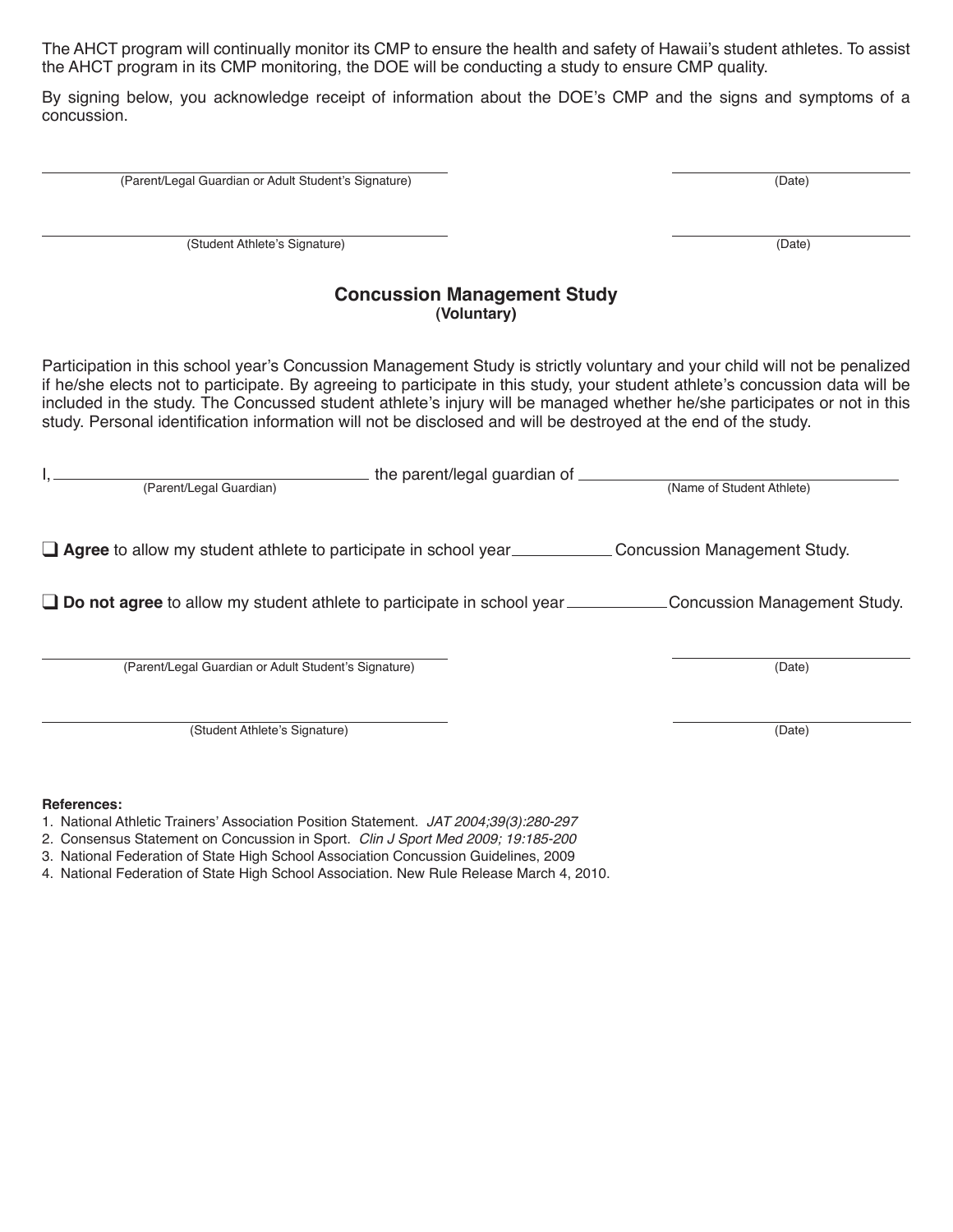### **Hawaii State Department of Education PHYSICAL EXAMINATION FOR ATHLETES**

| Student's Name                |                     |                     |          | M/F                             |  | Date of Birth / /<br>Grade                                    |  |
|-------------------------------|---------------------|---------------------|----------|---------------------------------|--|---------------------------------------------------------------|--|
| (Print)<br>Last               |                     | First               |          | MI                              |  | Month<br>Dav<br>Year                                          |  |
| Address ___________           |                     |                     |          | Home Phone Student Resides With |  |                                                               |  |
| Street No.                    | City                | State               | Zip Code |                                 |  |                                                               |  |
|                               |                     |                     |          |                                 |  |                                                               |  |
|                               |                     |                     |          |                                 |  | Cellular Phone <b>Cellular</b>                                |  |
|                               |                     |                     |          |                                 |  | Bus. Phone ______________________ Cellular Phone ___________  |  |
|                               |                     |                     |          |                                 |  | Bus. Phone ______________________ Cellular Phone ___________  |  |
|                               | Name & Relationship |                     |          |                                 |  |                                                               |  |
| Emergency Contact ___________ |                     |                     |          |                                 |  | Bus. Phone ______________________ Cellular Phone __________   |  |
| Name & Relationship           |                     |                     |          |                                 |  |                                                               |  |
| Emergency Contact             |                     |                     |          |                                 |  | Bus. Phone ________________________ Cellular Phone __________ |  |
|                               |                     | Name & Relationship |          |                                 |  |                                                               |  |
|                               |                     |                     |          |                                 |  |                                                               |  |
|                               |                     |                     |          |                                 |  |                                                               |  |

The student and parent/legal guardian consent and authorize school officials through an Athletic Health Care Trainer (AHCT), qualified coach/staff, or physician as determined by the school, to provide any first aid and/or emergency care as well as follow-up first aid or medical treatment that may be reasonably necessary for the student as determined by a school official in the course of athletic practice, competition or travel.

The student and parent/legal guardian further consent and authorize the school's AHCT to provide appropriate therapeutic modalities in order to return the student to athletic competition, such care to be conducted under the direction of a physician.

The student and parent/legal guardian further consent and authorize the school's AHCT to administer baseline and/or post injury concussion management assessment in order to manage a concussion or suspected head trauma, such care to be conducted under the direction of a physician.

The student and parent/legal guardian hereby consent to the release of medical information by the physician to the school to obtain information regarding the medical history, records of injury or surgery, serious illness, and rehabilitation results of the student from his/her physician(s). We understand that the purpose of this request for medical information is to assist the school in the management or rehabilitation of an injury/illness. This information is confidential and except as provided in this release will not be otherwise released by the parties in charge of the information. This release remains valid until revoked by the adult student or parent/legal guardian in writing.

Student's Signature Late Parent/Legal Guardian's Signature Parent/Legal Guardian's Signature Parent Date Late

#### (**Parent/Legal Guardian: Please Fill Out the Back Side of this Form)**

| To Be Completed By Physician Only                                                                                    |               |  |  |                                                        |                 |  |  |                   |
|----------------------------------------------------------------------------------------------------------------------|---------------|--|--|--------------------------------------------------------|-----------------|--|--|-------------------|
| Height _______ feet & inches Weight ______ lbs                                                                       |               |  |  | Blood Pressure ______/____________ Pulse _________ bpm |                 |  |  |                   |
| Vision: R 20/ _____ L 20/ _____ Corrected: Yes No Pupils: Equal ____ Unequal ____                                    |               |  |  |                                                        |                 |  |  |                   |
| Asthma _____________________(Medication Used) Diabetes _________________(Medication Used) Allergies ________________ |               |  |  |                                                        |                 |  |  | (Medication Used) |
| <b>MEDICAL</b>                                                                                                       | <b>NORMAL</b> |  |  |                                                        | <b>COMMENTS</b> |  |  | <b>INITIALS</b>   |
| Appearance                                                                                                           |               |  |  |                                                        |                 |  |  |                   |
| Eyes/Ears/Nose/Throat                                                                                                |               |  |  |                                                        |                 |  |  |                   |
| Hearing                                                                                                              |               |  |  |                                                        |                 |  |  |                   |
| Lymph nodes                                                                                                          |               |  |  |                                                        |                 |  |  |                   |
| Heart/Murmurs                                                                                                        |               |  |  |                                                        |                 |  |  |                   |
| Pulses                                                                                                               |               |  |  |                                                        |                 |  |  |                   |
| Lungs                                                                                                                |               |  |  |                                                        |                 |  |  |                   |
| Abdomen                                                                                                              |               |  |  |                                                        |                 |  |  |                   |
| Skin                                                                                                                 |               |  |  |                                                        |                 |  |  |                   |
| Genitalia                                                                                                            |               |  |  |                                                        |                 |  |  |                   |
| <b>MUSCULOSKELETAL</b>                                                                                               |               |  |  |                                                        |                 |  |  |                   |
| <b>Neck</b>                                                                                                          |               |  |  |                                                        |                 |  |  |                   |
| Back/Spine                                                                                                           |               |  |  |                                                        |                 |  |  |                   |
| Shoulder/Arm                                                                                                         |               |  |  |                                                        |                 |  |  |                   |
| Elbow/Forearm                                                                                                        |               |  |  |                                                        |                 |  |  |                   |
| Wrist/Hand/Fingers                                                                                                   |               |  |  |                                                        |                 |  |  |                   |
| Hip/Thigh                                                                                                            |               |  |  |                                                        |                 |  |  |                   |
| Knee                                                                                                                 |               |  |  |                                                        |                 |  |  |                   |
| Calf/Ankle                                                                                                           |               |  |  |                                                        |                 |  |  |                   |
| Foot/Toes                                                                                                            |               |  |  |                                                        |                 |  |  |                   |
| Other                                                                                                                |               |  |  |                                                        |                 |  |  |                   |